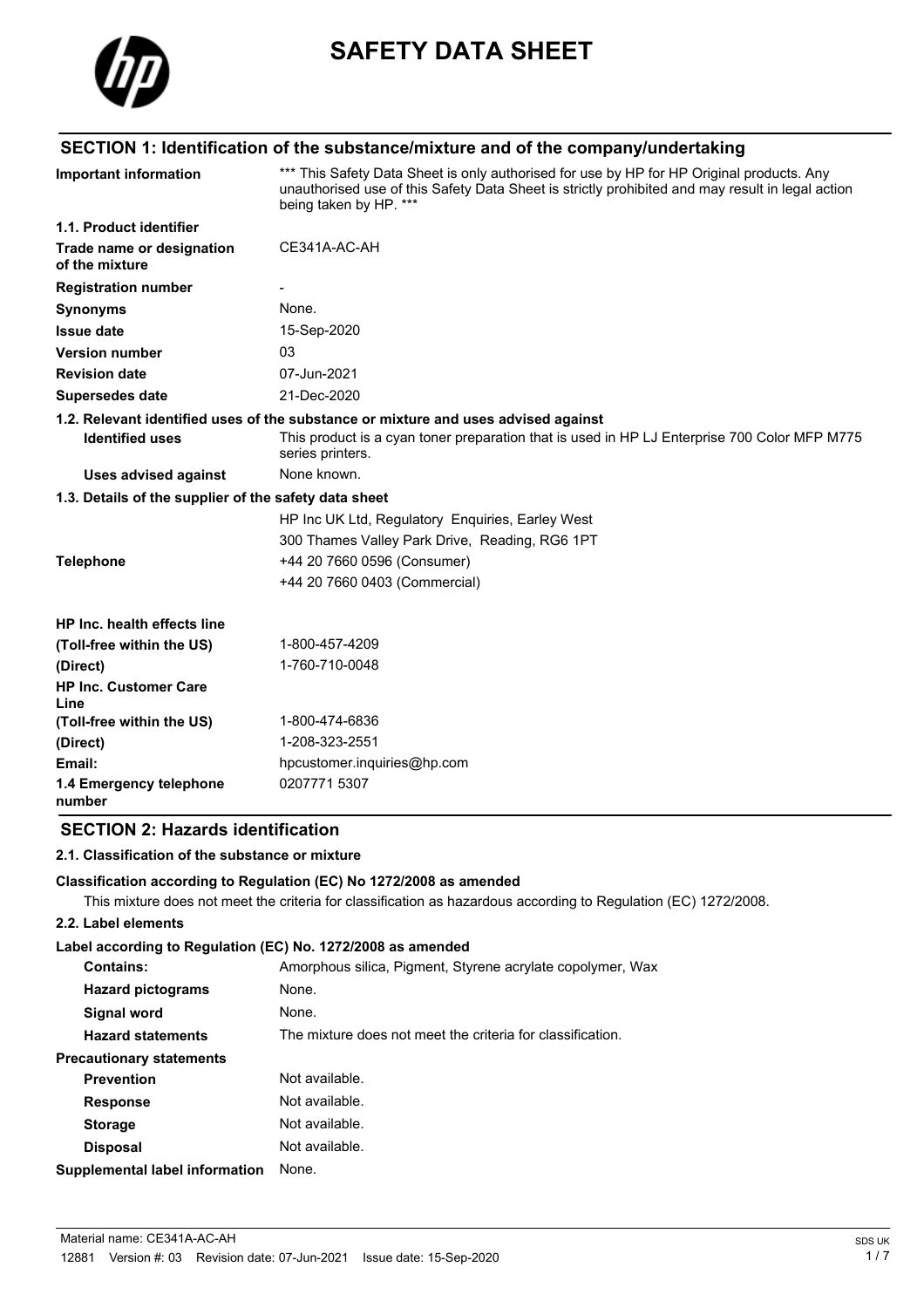None of the other ingredients in this preparation are classified as carcinogens according to ACGIH, EU, IARC, MAK, NTP or OSHA. This preparation contains no component classified as Persistent, Bioaccumulative, and Toxic (PBT) or very Persistent and very Bioaccumulative (vPvB) as defined under Regulation (EC) 1907/2006.

### **SECTION 3: Composition/information on ingredients**

### **3.2. Mixtures**

#### **General information**

| <b>Chemical name</b>                                   | ℅    |                          | CAS-No. / EC No. REACH Registration No. | Index No.                | <b>Notes</b> |
|--------------------------------------------------------|------|--------------------------|-----------------------------------------|--------------------------|--------------|
| Styrene acrylate copolymer                             | $90$ | <b>Trade Secret</b>      | $\blacksquare$                          | $\qquad \qquad$          |              |
| <b>Classification:</b><br>$\overline{\phantom{a}}$     |      | -                        |                                         |                          |              |
| Pigment                                                | ~10  | <b>Trade Secret</b><br>- | $\overline{\phantom{0}}$                | $\overline{\phantom{0}}$ |              |
| <b>Classification:</b><br>$\qquad \qquad \blacksquare$ |      |                          |                                         |                          |              |
| Wax                                                    | < 10 | <b>Trade Secret</b>      | $\overline{\phantom{0}}$                | $\blacksquare$           |              |
| <b>Classification:</b><br>-                            |      |                          |                                         |                          |              |
| Amorphous silica                                       | $3$  | 7631-86-9<br>231-545-4   | 01-2119379499-16-xxxx                   |                          |              |
| <b>Classification:</b><br>$\overline{\phantom{0}}$     |      |                          |                                         |                          |              |

### **SECTION 4: First aid measures**

### General information **Not available.**

| 4.1. Description of first aid measures                                                |                                                                                                                                                                                                   |
|---------------------------------------------------------------------------------------|---------------------------------------------------------------------------------------------------------------------------------------------------------------------------------------------------|
| <b>Inhalation</b>                                                                     | Move person to fresh air immediately. If irritation persists, consult a physician.                                                                                                                |
| <b>Skin contact</b>                                                                   | Wash affected areas thoroughly with mild soap and water. Get medical attention if irritation<br>develops or persists.                                                                             |
| Eye contact                                                                           | Do not rub eyes. Immediately flush with large amounts of clean, warm water (low pressure) for at<br>least 15 minutes or until particles are removed. If irritation persists, consult a physician. |
| Ingestion                                                                             | Rinse mouth out with water. Drink one to two glasses of water. If symptoms occur, consult a<br>physician.                                                                                         |
| 4.2. Most important symptoms<br>and effects, both acute and<br>delayed                | Not available.                                                                                                                                                                                    |
| 4.3. Indication of any<br>immediate medical attention<br>and special treatment needed | Not available.                                                                                                                                                                                    |

### **SECTION 5: Firefighting measures**

| <b>General fire hazards</b>                                                             | Not available.                                                                                                         |
|-----------------------------------------------------------------------------------------|------------------------------------------------------------------------------------------------------------------------|
| 5.1. Extinguishing media<br>Suitable extinguishing<br>media                             | CO <sub>2</sub> , water, or dry chemical                                                                               |
| Unsuitable extinguishing<br>media                                                       | None known.                                                                                                            |
| 5.2. Special hazards arising<br>from the substance or mixture                           | Like most organic material in powder form, toner can form explosive dust-air mixtures when finely<br>dispersed in air. |
| 5.3. Advice for firefighters<br><b>Special protective</b><br>equipment for firefighters | Not available.                                                                                                         |
| Special fire fighting<br>procedures                                                     | If fire occurs in the printer, treat as an electrical fire.                                                            |
| <b>Specific methods</b>                                                                 | None established.                                                                                                      |

# **SECTION 6: Accidental release measures**

| 6.1. Personal precautions, protective equipment and emergency procedures |                                                                                                           |  |  |
|--------------------------------------------------------------------------|-----------------------------------------------------------------------------------------------------------|--|--|
| For non-emergency<br>personnel                                           | Minimize dust generation and accumulation.                                                                |  |  |
| For emergency responders                                                 | Not available.                                                                                            |  |  |
| 6.2. Environmental precautions                                           | Do not flush into surface water or sanitary sewer system. See also section 13 Disposal<br>considerations. |  |  |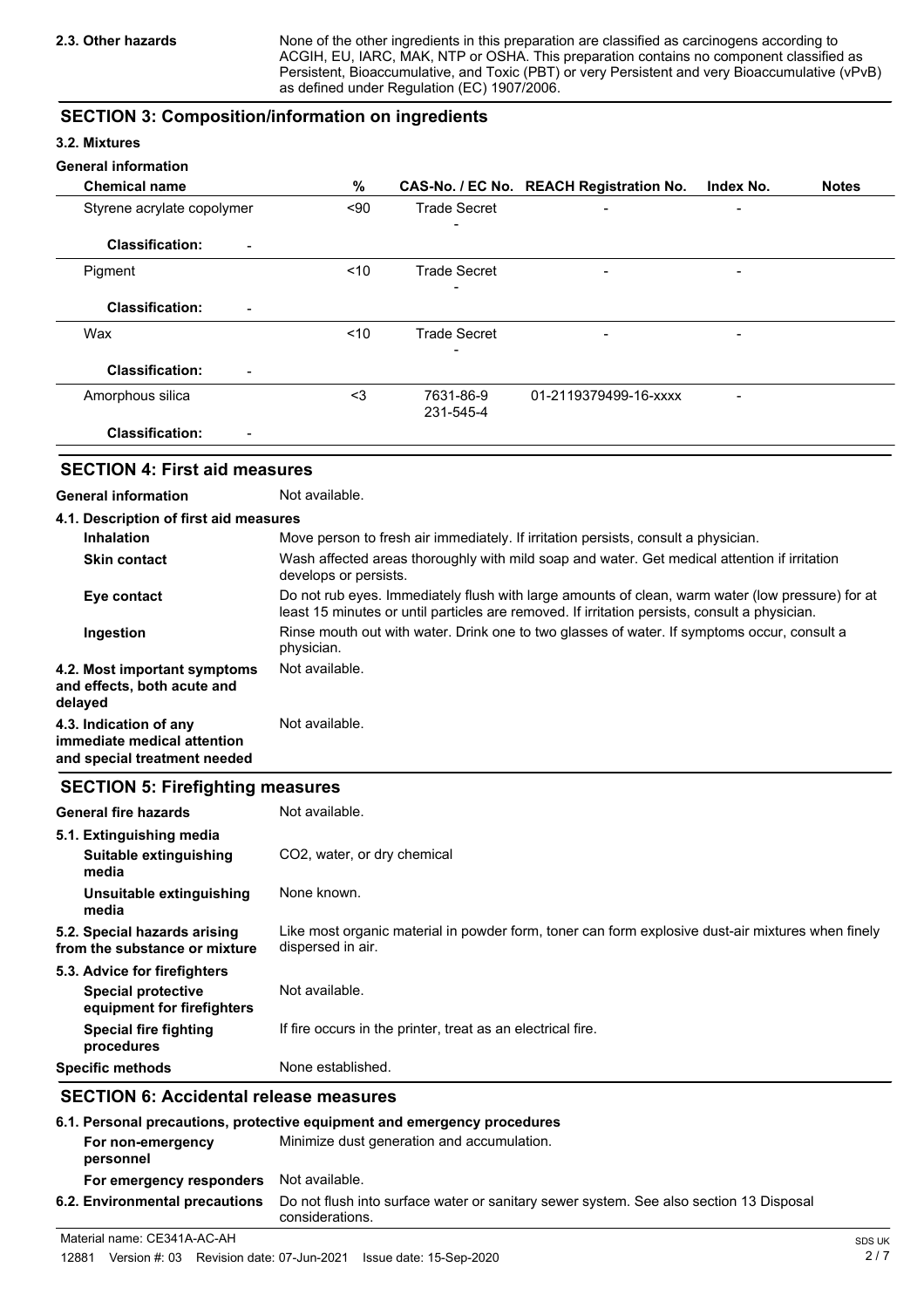| 6.3. Methods and material for<br>containment and cleaning up | Slowly vacuum or sweep the material into a bag or other sealed container. Clean remainder with a<br>damp cloth or vacuum cleaner. If a vacuum is used, the motor must be rated as dust<br>explosion-proof. Fine powder can form explosive dust-air mixtures. Dispose of in compliance with<br>federal, state, and local regulations. |  |
|--------------------------------------------------------------|--------------------------------------------------------------------------------------------------------------------------------------------------------------------------------------------------------------------------------------------------------------------------------------------------------------------------------------|--|
| 6.4. Reference to other<br>sections                          | Not available.                                                                                                                                                                                                                                                                                                                       |  |

# **SECTION 7: Handling and storage**

| 7.1. Precautions for safe<br>handling                                   | Keep out of the reach of children. Avoid inhalation of dust and contact with skin and eyes. Use with<br>adequate ventilation. Keep away from excessive heat, sparks, and open flames. |
|-------------------------------------------------------------------------|---------------------------------------------------------------------------------------------------------------------------------------------------------------------------------------|
| 7.2. Conditions for safe<br>storage, including any<br>incompatibilities | Keep out of the reach of children. Keep tightly closed and dry. Store at room temperature. Store<br>away from strong oxidizers.                                                       |
| 7.3. Specific end use(s)                                                | Not available.                                                                                                                                                                        |

# **SECTION 8: Exposure controls/personal protection**

| 8.1. Control parameters                              |                                                                                                                                                                                                                                                                                                                                   |
|------------------------------------------------------|-----------------------------------------------------------------------------------------------------------------------------------------------------------------------------------------------------------------------------------------------------------------------------------------------------------------------------------|
| <b>Occupational exposure limits</b>                  | No exposure limits noted for ingredient(s).                                                                                                                                                                                                                                                                                       |
| <b>Biological limit values</b>                       | No biological exposure limits noted for the ingredient(s).                                                                                                                                                                                                                                                                        |
| <b>Recommended monitoring</b><br>procedures          | Not available.                                                                                                                                                                                                                                                                                                                    |
| Derived no effect levels<br>(DNELs)                  | Not available.                                                                                                                                                                                                                                                                                                                    |
| <b>Predicted no effect</b><br>concentrations (PNECs) | Not available.                                                                                                                                                                                                                                                                                                                    |
| <b>Exposure guidelines</b>                           | , 5 mg/m3 (Respirable Fraction), 3 mg/m3 (Respirable Particulate) Amorphous silica: USA OSHA<br>(TWA/PEL): 20 mppcf 80 (mg/m3)/%SiO2, ACGIH (TWA/TLV): 10 mg/m3 TRGS 900<br>(Luftgrenzwert) - 10 mg/m3 (Einatembare partikel), 3 mg/m3 (Alveolengängige fraktion) UK WEL:<br>10 mg/m3 (Respirable Dust), 5 mg/m3 (Inhalable Dust) |
| 8.2. Exposure controls                               |                                                                                                                                                                                                                                                                                                                                   |
| Appropriate engineering<br>controls                  | Use in a well ventilated area.                                                                                                                                                                                                                                                                                                    |
|                                                      | Individual protection measures, such as personal protective equipment                                                                                                                                                                                                                                                             |
| <b>General information</b>                           | No personal respiratory protective equipment required under normal conditions of use.                                                                                                                                                                                                                                             |
| <b>Eye/face protection</b>                           | Not available.                                                                                                                                                                                                                                                                                                                    |
| <b>Skin protection</b>                               |                                                                                                                                                                                                                                                                                                                                   |
| - Hand protection                                    | Not available.                                                                                                                                                                                                                                                                                                                    |
| - Other                                              | Not available.                                                                                                                                                                                                                                                                                                                    |
| <b>Respiratory protection</b>                        | Not available.                                                                                                                                                                                                                                                                                                                    |
| <b>Thermal hazards</b>                               | Not available.                                                                                                                                                                                                                                                                                                                    |
| <b>Hygiene measures</b>                              | Not available.                                                                                                                                                                                                                                                                                                                    |
| <b>Environmental exposure</b><br>controls            | Not available.                                                                                                                                                                                                                                                                                                                    |

# **SECTION 9: Physical and chemical properties**

### **9.1. Information on basic physical and chemical properties**

| Fine powder         |
|---------------------|
| Solid.              |
| solid               |
| Cyan                |
| Slight plastic odor |
| Not available.      |
| Not applicable      |
| Not available.      |
| Not applicable      |
| Not applicable      |
| Not applicable      |
| Not available.      |
|                     |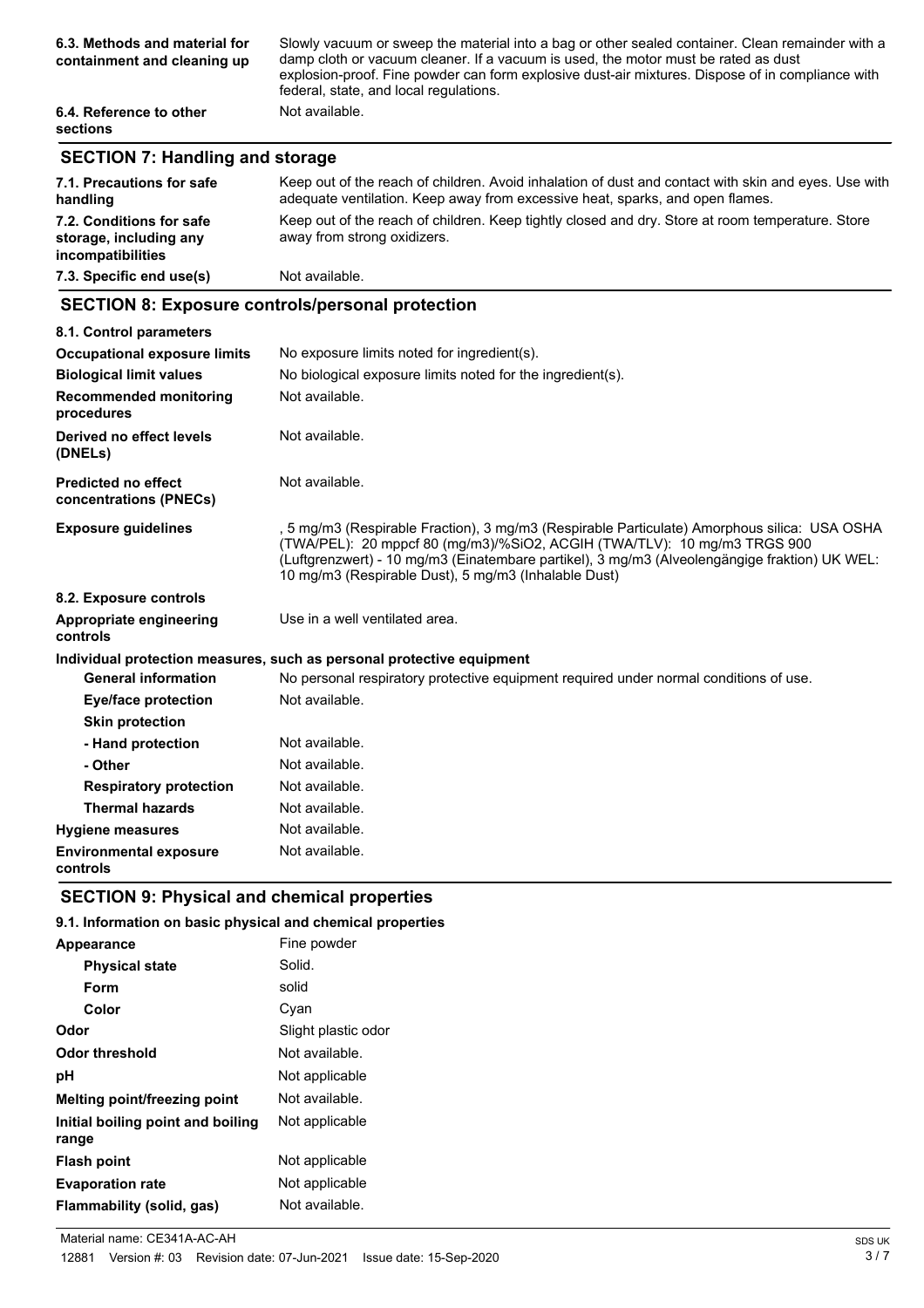### **Upper/lower flammability or explosive limits**

| <b>Flammability limit - lower</b><br>(%)          | Not flammable                                                 |
|---------------------------------------------------|---------------------------------------------------------------|
| <b>Flammability limit - upper</b><br>$(\% )$      | Not available.                                                |
| Vapor pressure                                    | Not applicable                                                |
| Vapor density                                     | Not applicable                                                |
| Solubility(ies)                                   |                                                               |
| Solubility (water)                                | Negligible in water. Partially soluble in toluene and xylene. |
| <b>Partition coefficient</b><br>(n-octanol/water) | Not available.                                                |
| <b>Auto-ignition temperature</b>                  | Not applicable                                                |
| Decomposition temperature                         | $>=$ 392 °F ( $>=$ 200 °C)                                    |
| <b>Viscosity</b>                                  | Not applicable                                                |
| <b>Explosive properties</b>                       | Not available.                                                |
| <b>Oxidizing properties</b>                       | No information available.                                     |
| 9.2. Other information                            |                                                               |
| Softening point                                   | 176 - 266 °F (80 - 130 °C)                                    |
| <b>Specific gravity</b>                           | $1 - 1.2$ (H2O = 1)                                           |
| <b>VOC</b>                                        | Not applicable                                                |

# **SECTION 10: Stability and reactivity**

| 10.1. Reactivity                            | Not available.                          |
|---------------------------------------------|-----------------------------------------|
| 10.2. Chemical stability                    | Stable under normal storage conditions. |
| 10.3. Possibility of hazardous<br>reactions | Will not occur.                         |
| 10.4. Conditions to avoid                   | Imaging Drum: Exposure to light         |
| 10.5. Incompatible materials                | Strong oxidizers                        |
| 10.6. Hazardous<br>decomposition products   | Carbon monoxide and carbon dioxide.     |

# **SECTION 11: Toxicological information**

| <b>General information</b>                            | Not available.                                                                                                                                           |
|-------------------------------------------------------|----------------------------------------------------------------------------------------------------------------------------------------------------------|
| Information on likely routes of exposure              |                                                                                                                                                          |
| <b>Inhalation</b>                                     | Under normal conditions of intended use, this material is not expected to be an inhalation hazard.                                                       |
| <b>Skin contact</b>                                   | Contact with skin may result in mild irritation.                                                                                                         |
| Eye contact                                           | Contact with eyes may result in mild irritation.                                                                                                         |
| Ingestion                                             | Ingestion is not a likely route of exposure.                                                                                                             |
| <b>Symptoms</b>                                       | Not available.                                                                                                                                           |
| 11.1. Information on toxicological effects            |                                                                                                                                                          |
| <b>Acute toxicity</b>                                 | Based on available data, the classification criteria are not met.                                                                                        |
| <b>Skin corrosion/irritation</b>                      | Based on available data, the classification criteria are not met.                                                                                        |
| Serious eye damage/eye<br>irritation                  | Based on available data, the classification criteria are not met.                                                                                        |
| <b>Respiratory sensitization</b>                      | Based on available data, the classification criteria are not met.                                                                                        |
| <b>Skin sensitization</b>                             | Based on available data, the classification criteria are not met.                                                                                        |
| Germ cell mutagenicity                                | Negative, does not indicate mutagenic potential (Ames Test: Salmonella typhimurium)<br>Based on available data, the classification criteria are not met. |
| Carcinogenicity                                       | Based on available data, the classification criteria are not met.                                                                                        |
| <b>Reproductive toxicity</b>                          | Based on available data, the classification criteria are not met.                                                                                        |
| Specific target organ toxicity -<br>single exposure   | Based on available data, the classification criteria are not met.                                                                                        |
| Specific target organ toxicity -<br>repeated exposure | Based on available data, the classification criteria are not met.                                                                                        |
| <b>Aspiration hazard</b>                              | Based on available data, the classification criteria are not met.                                                                                        |
|                                                       |                                                                                                                                                          |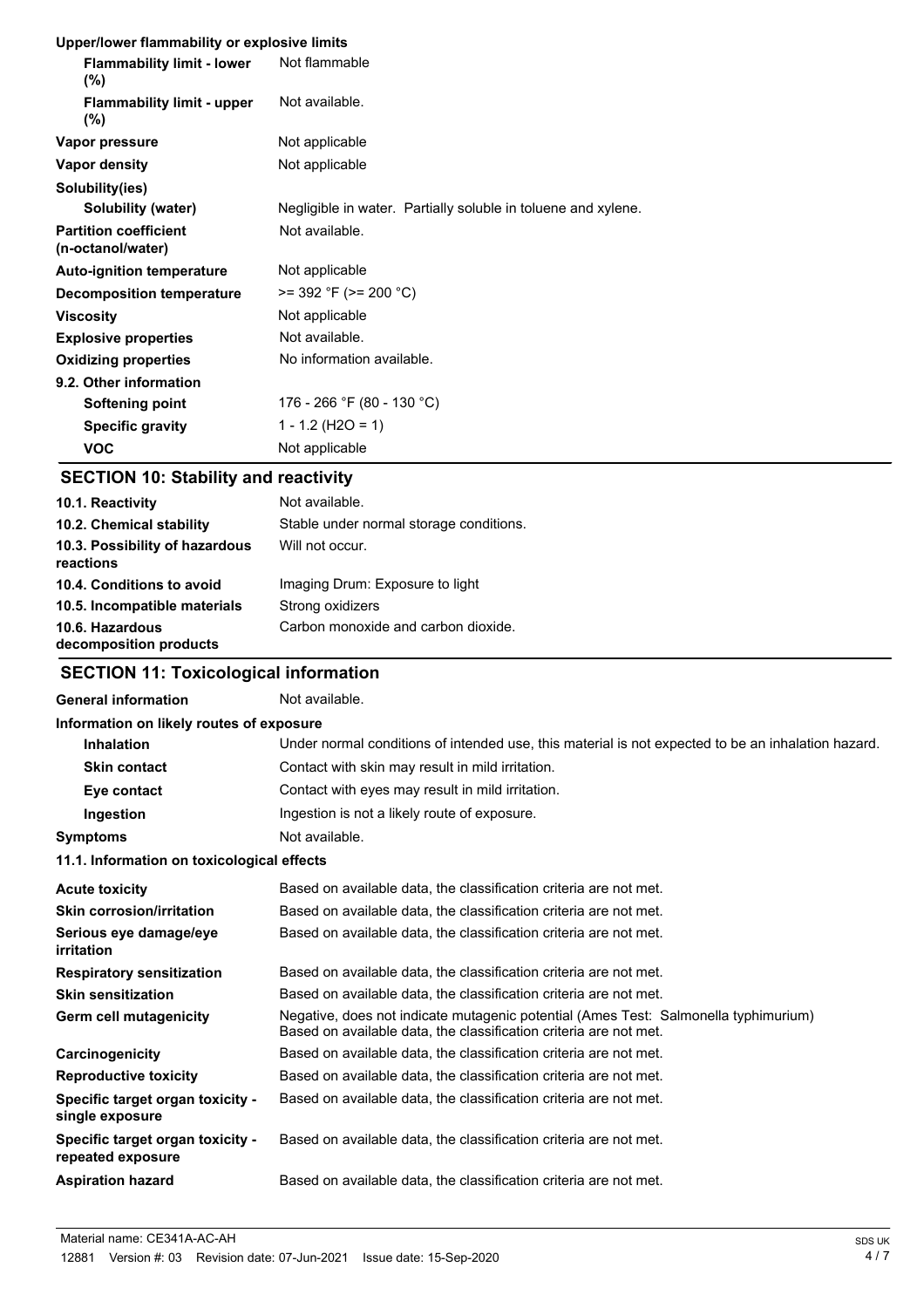**Other information Complete toxicity data are not available for this specific formulation** Refer to Section 2 for potential health effects and Section 4 for first aid measures.

## **SECTION 12: Ecological information**

| 12.1. Toxicity                                            | LC50: > 100 mg/l, Fish, 96.00 Hours |                                         |                      |  |
|-----------------------------------------------------------|-------------------------------------|-----------------------------------------|----------------------|--|
| <b>Product</b>                                            |                                     | <b>Species</b>                          | <b>Test Results</b>  |  |
| CE341A-AC-AH                                              |                                     |                                         |                      |  |
| <b>Aquatic</b>                                            |                                     |                                         |                      |  |
| Fish                                                      | LC50                                | Fish                                    | > 100 mg/l, 96 Hours |  |
| 12.2. Persistence and<br>degradability                    | Not available.                      |                                         |                      |  |
| 12.3. Bioaccumulative potential                           | Not available.                      |                                         |                      |  |
| <b>Partition coefficient</b><br>n-octanol/water (log Kow) | Not available.                      |                                         |                      |  |
| <b>Bioconcentration factor (BCF)</b>                      | Not available.                      |                                         |                      |  |
| 12.4. Mobility in soil                                    | Not available.                      |                                         |                      |  |
| 12.5. Results of PBT and vPvB<br>assessment               |                                     | Not a PBT or vPvB substance or mixture. |                      |  |
| 12.6. Other adverse effects                               | Not available.                      |                                         |                      |  |
| <b>SECTION 13: Disposal considerations</b>                |                                     |                                         |                      |  |

| 13.1. Waste treatment methods |                                                                                                                                                                                                                                                                                   |
|-------------------------------|-----------------------------------------------------------------------------------------------------------------------------------------------------------------------------------------------------------------------------------------------------------------------------------|
| <b>Residual waste</b>         | Not available.                                                                                                                                                                                                                                                                    |
| <b>Contaminated packaging</b> | Not available.                                                                                                                                                                                                                                                                    |
| EU waste code                 | Not available.                                                                                                                                                                                                                                                                    |
| Disposal methods/information  | Do not shred toner cartridge, unless dust-explosion prevention measures are taken. Finely<br>dispersed particles may form explosive mixtures in air. Dispose of in compliance with federal,<br>state, and local regulations.                                                      |
|                               | HP's Planet Partners (trademark) supplies recycling program enables simple, convenient recycling<br>of HP original inkiet and Laser Jet supplies. For more information and to determine if this service<br>is available in your location, please visit http://www.hp.com/recycle. |
|                               |                                                                                                                                                                                                                                                                                   |

## **SECTION 14: Transport information**

**Further information** Not a dangerous good under DOT, IATA, ADR, IMDG, or RID.

## **SECTION 15: Regulatory information**

**15.1. Safety, health and environmental regulations/legislation specific for the substance or mixture**

### **EU regulations**

- **Regulation (EC) No. 1005/2009 on substances that deplete the ozone layer, Annex I and II, as amended** Not listed.
- **Regulation (EC) No. 850/2004 On persistent organic pollutants, Annex I as amended** Not listed.
- **Regulation (EU) No. 649/2012 concerning the export and import of dangerous chemicals, Annex I, Part 1 as amended** Not listed.
- **Regulation (EU) No. 649/2012 concerning the export and import of dangerous chemicals, Annex I, Part 2 as amended** Not listed.
- **Regulation (EU) No. 649/2012 concerning the export and import of dangerous chemicals, Annex I, Part 3 as amended** Not listed.
- **Regulation (EU) No. 649/2012 concerning the export and import of dangerous chemicals, Annex V as amended** Not listed.
- **Regulation (EC) No. 166/2006 Annex II Pollutant Release and Transfer Registry, as amended** Not listed.
- **Regulation (EC) No. 1907/2006, REACH Article 59(10) Candidate List as currently published by ECHA** Not listed.

### **Authorizations**

**Regulation (EC) No. 1907/2006, REACH Annex XIV Substances subject to authorization, as amended** Not listed.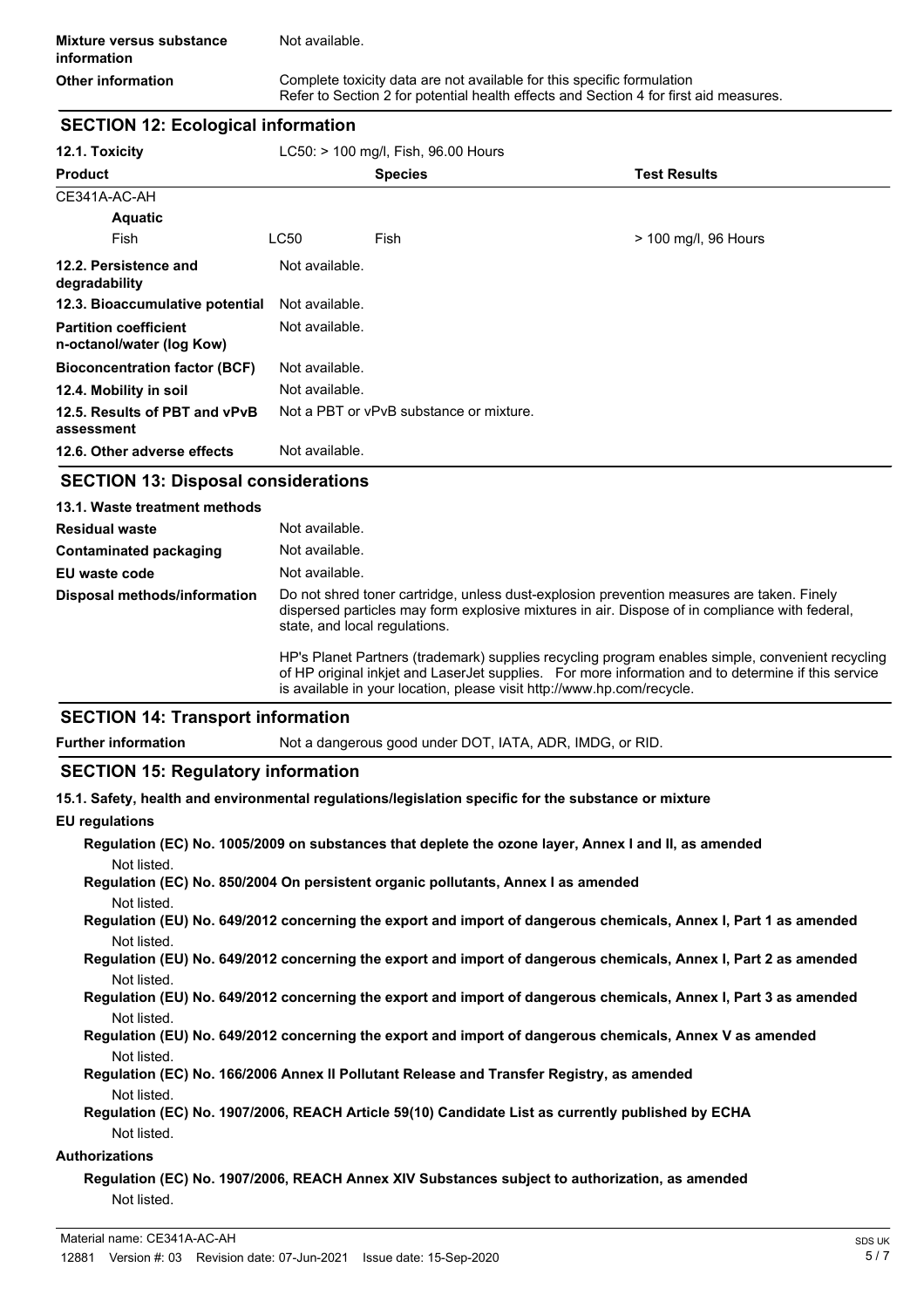#### **Restrictions on use**

| Not listed.<br>work, as amended<br>Not listed.<br><b>Other EU regulations</b> | Regulation (EC) No. 1907/2006, REACH Annex XVII Substances subject to restriction on marketing and use as amended<br>Directive 2004/37/EC: on the protection of workers from the risks related to exposure to carcinogens and mutagens at<br>Directive 2012/18/EU on major accident hazards involving dangerous substances, as amended |
|-------------------------------------------------------------------------------|----------------------------------------------------------------------------------------------------------------------------------------------------------------------------------------------------------------------------------------------------------------------------------------------------------------------------------------|
| Not listed.                                                                   |                                                                                                                                                                                                                                                                                                                                        |
| <b>Other regulations</b>                                                      | All chemical substances in this HP product have been notified or are exempt from notification<br>under chemical substances notification laws in the following countries: US (TSCA), EU<br>(EINECS/ELINCS), Switzerland, Canada (DSL/NDSL), Australia, Japan, Philippines, South Korea,<br>New Zealand, and China.                      |
| <b>Other information</b>                                                      | This Safety Data Sheet complies with the requirements of Regulation (EU) 2015/830.<br>Classification according to Regulation (EC) No 1272/2008 as amended.                                                                                                                                                                             |
| <b>National regulations</b>                                                   | Not available.                                                                                                                                                                                                                                                                                                                         |
| 15.2. Chemical safety<br>assessment                                           | See attached SUMI or GEIS document, if applicable.                                                                                                                                                                                                                                                                                     |
| <b>SECTION 16: Other information</b>                                          |                                                                                                                                                                                                                                                                                                                                        |
| <b>References</b>                                                             | Regulation (EC) No. 1907/2006 of December 18, 2006 concerning the Registration, Evaluation,                                                                                                                                                                                                                                            |

| <b>SECTION 16: Other information</b>                                                      |                                                                                                                                                                                                                                                                                                                                                                                                                                                                                                                                                                                                       |
|-------------------------------------------------------------------------------------------|-------------------------------------------------------------------------------------------------------------------------------------------------------------------------------------------------------------------------------------------------------------------------------------------------------------------------------------------------------------------------------------------------------------------------------------------------------------------------------------------------------------------------------------------------------------------------------------------------------|
| <b>References</b>                                                                         | Regulation (EC) No. 1907/2006 of December 18, 2006 concerning the Registration, Evaluation,<br>Authorization and Restriction of Chemicals (REACH) and establishing a European Chemicals<br>Agency (REACH).                                                                                                                                                                                                                                                                                                                                                                                            |
|                                                                                           | Regulation (EU) 2015/830 of May 28, 2015 amending Regulation (EC) No. 1907/2006.                                                                                                                                                                                                                                                                                                                                                                                                                                                                                                                      |
|                                                                                           | Regulation (EC) No. 1272/2008 of December 16, 2008 on classification, labeling and packaging of<br>substances and mixtures, and amendments (CLP).                                                                                                                                                                                                                                                                                                                                                                                                                                                     |
| Information on evaluation<br>method leading to the<br>classification of mixture           | The classification for health and environmental hazards is derived by a combination of calculation<br>methods and test data, if available.                                                                                                                                                                                                                                                                                                                                                                                                                                                            |
| <b>Full text of any H-statements</b><br>not written out in full under<br>Sections 2 to 15 | None.                                                                                                                                                                                                                                                                                                                                                                                                                                                                                                                                                                                                 |
| <b>Revision information</b>                                                               | None.                                                                                                                                                                                                                                                                                                                                                                                                                                                                                                                                                                                                 |
| <b>Training information</b>                                                               | Follow training instructions when handling this material.                                                                                                                                                                                                                                                                                                                                                                                                                                                                                                                                             |
| <b>Disclaimer</b>                                                                         | This Safety Data Sheet document is provided without charge to customers of HP. Data is the most<br>current known to HP at the time of preparation of this document and is believed to be accurate. It<br>should not be construed as guaranteeing specific properties of the products as described or<br>suitability for a particular application. This document was prepared to the requirements of the<br>jurisdiction specified in Section 1 above and may not meet regulatory requirements in other<br>countries.                                                                                  |
|                                                                                           | This safety data sheet is meant to convey information about HP inks (toners) provided in HP<br>Original ink (toner) supplies. If our Safety Data Sheet has been provided to you with a refilled,<br>remanufactured, compatible or other non-HP Original supply please be aware that the information<br>contained herein was not meant to convey information about such products and there could be<br>considerable differences from information in this document and the safety information for the<br>product you purchased. Please contact the seller of the refilled, remanufactured or compatible |

compatible supplies in our recycling programs.

supplies for applicable information, including information on personal protective equipment, exposure risks and safe handling guidance. HP does not accept refilled, remanufactured or